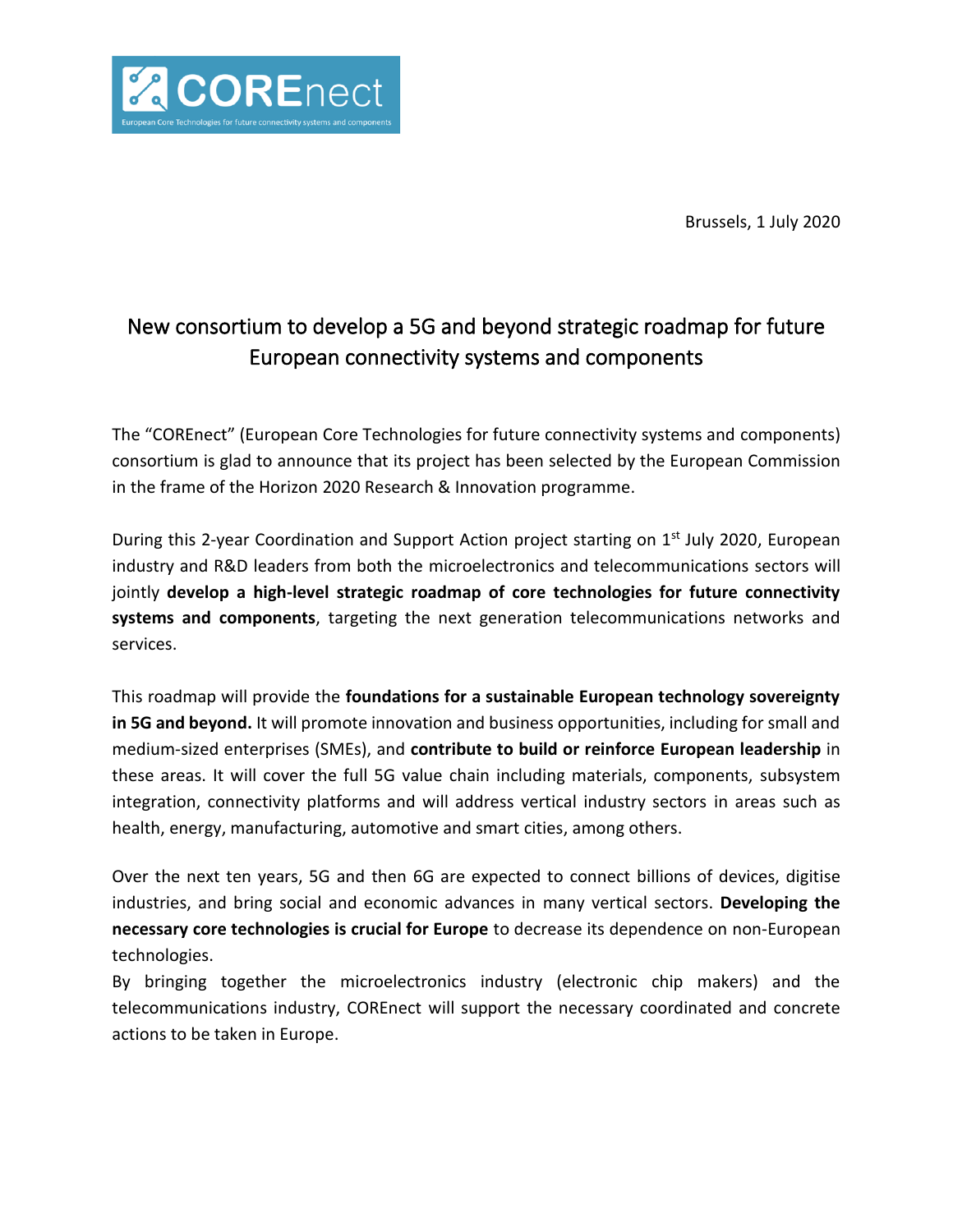

The COREnect consortium involves prominent European industrial and academia players from the telecommunications sector (Ericsson, III-V Lab / Nokia, and Technische Universität Dresden/ Barkhausen Institut), from the microelectronics sector (Infineon, NXP, STMicroelectronics, imec and CEA), industrial associations representing the Smart Networks and Services and Key Digital Technologies communities (5G IA and AENEAS), a leading industry player in one of the vertical markets for 5G (Bosch), and one of the major promoters of the European SME ICT community (AUSTRALO).

COREnect has the potential to significantly impact European research and innovation (R&I) and the industry landscape of future connectivity systems, **strengthening Europe's position in the global digital scene.** Among its activities, the COREnect project will conduct a comprehensive landscape and impact analysis, encompassing the whole value chain from microelectronics ecosystems to the design of future connectivity platforms at system level and vertical applications. The definition of the strategic roadmap will involve three expert groups, supported by COREnect workshops and community building, ensuring coordination among industry and academia actors.

In addition, the consortium will reach out to communities in related fields such as High-Performance Computing, Artificial Intelligence, Photonics, Internet of Things and Cloud Computing. The overall vision and strategy will be published on the COREnect website, and the project will communicate extensively with national and international target groups throughout industry and wider society.



This project has received funding from the European Union's Horizon 2020 research and innovation programme under grant agreement N° 956830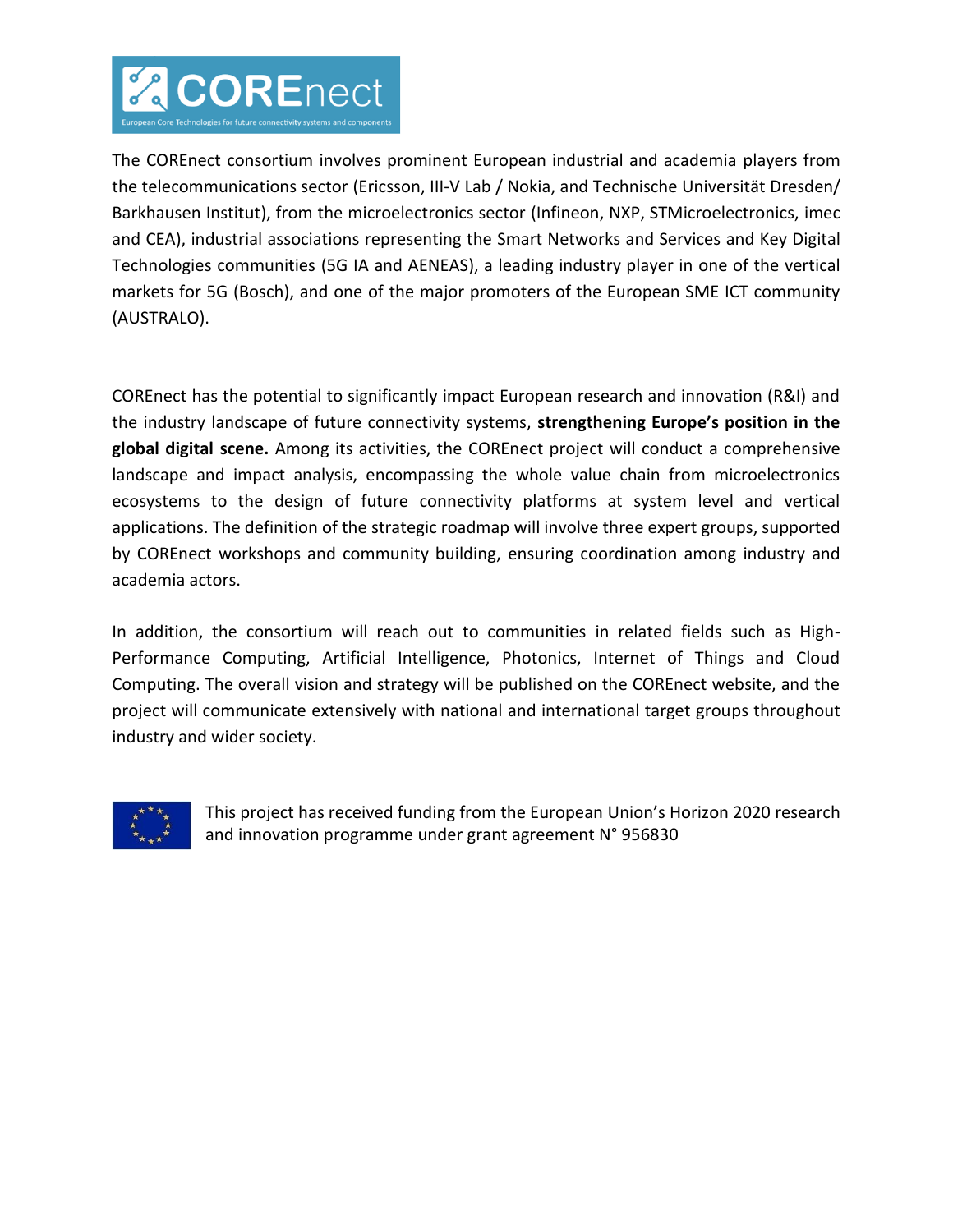

# **About Technische Universität Dresden/Barkhausen Institut**

The Technische Universität Dresden (TUD) is the project coordinator and one of the largest "Technische Universitäten" in Germany. It is also one of the leading and most dynamic universities in Germany. As a fullcurriculum university with 18 faculties in five schools it offers a broad variety of 121 disciplines and covers a wide research spectrum. Its focuses Health Sciences, Biomedicine & Bioengineering, Information Technology & Microelectronics, Smart Materials & Structures, Energy, Mobility & Environment as well as Culture & Societal Change are considered exemplary in Germany and throughout Europe. In the area of mobile communications, TUD is a global research leader and has been continuously working on pioneer research and contributing to the development and evolutions of mobile networks in the past 20 years. It founded 5G++Lab Germany in 2014 that enjoys international reputations and an extensive research and industry network around the world. In 2019, TUD founded an independent research institute Barkhausen Institut gGmbH (BI) that is focusing on the development of breakthrough technology to increase the availability, integrity and privacy of IoT systems.

More at[: https://tu-dresden.de/;](https://tu-dresden.de/) [https://www.vodafone-chair.org/;](https://www.vodafone-chair.org/) <https://www.barkhauseninstitut.org/> Twitter: @VodafoneChair Media contact: Dr Yaning Zou, [yaning.zou@ifn.et.tu-dresden.de](mailto:yaning.zou@ifn.et.tu-dresden.de)

#### **About 5G IA**

The 5G Public Private Partnership (5G PPP) is the 5G collaborative research program that is organized as part of the European Commission's Horizon 2020 program – The European Union Program for Research and Innovation. It is aimed at fostering industry-driven research, monitored by business-related, technological performance and societal KPIs. The 5G PPP will deliver solutions, architectures, technologies and standards for ubiquitous next-generation communication infrastructure over the coming decade.

In the 5G PPP, the 5G Infrastructure Association (5G IA) represents the private side and the European Commission the public side. The 5G IA is committed to the advancement of 5G in Europe and to building global consensus on 5G. To this aim, the Association brings together a global industry community of telecoms & digital actors, such as operators, manufacturers, research institutes, universities, verticals and SMEs. The 5G IA carries out a wide range of activities in strategic areas including standardization, frequency spectrum, R&D projects, technology skills, collaboration with key vertical industry sectors, notably for the development of trials, and international cooperation.

#### More at[: https://5g-ia.eu](https://5g-ia.eu/)

Twitter: @5GPPP Media contact: Alessandro Bedeschi, Head of Office, [alessandro.bedeschi@5g-ppp.eu](mailto:alessandro.bedeschi@5g-ppp.eu)

#### **About III-V Lab / Nokia**

III-V Lab is an industrial research laboratory created in 2004 by Nokia and Thales and was extended to CEA Leti in 2010. III-V Lab in CORENECT project represents its mother company Nokia.

#### About Nokia

We create the technology to connect the world. Only Nokia offers a comprehensive portfolio of network equipment, software, services and licensing opportunities across the globe. With our commitment to innovation, driven by the award-winning Nokia Bell Labs, we are a leader in the development and deployment of 5G networks.

Our communications service provider customers support more than 6.4 billion subscriptions with our radio networks, and our enterprise customers have deployed over 1,300 industrial networks worldwide. Adhering to the highest ethical standards, we transform how people live, work and communicate.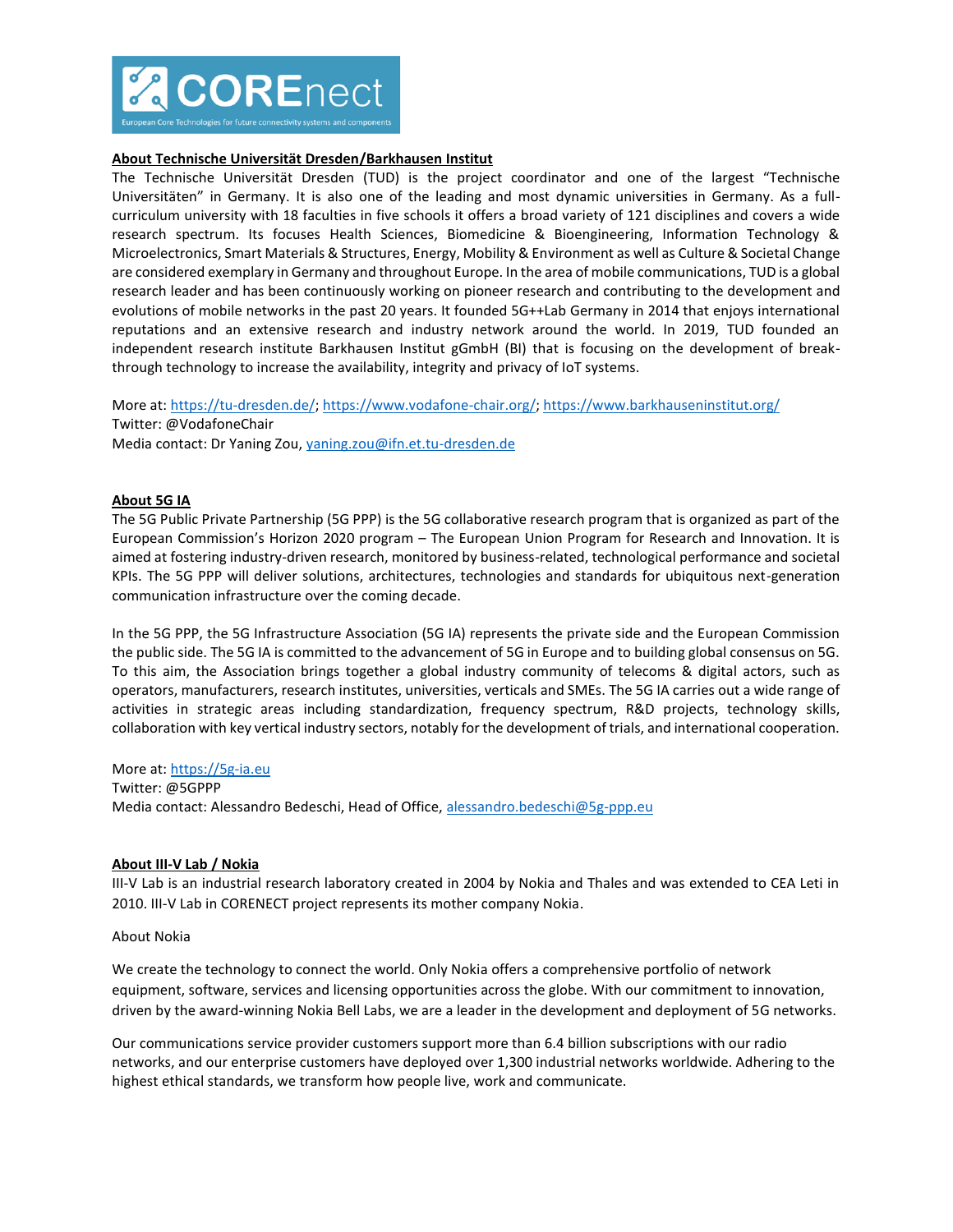

Nokia Bell Labs is the world-renowned industrial research arm of Nokia. Over its more than 90-year history, Bell Labs has invented many of the foundational technologies that underpin information and communications networks and all digital devices and systems. This research has resulted in 9 Nobel Prizes, three Turing Awards, three Japan Prizes, a plethora of National Medals of Science and Engineering, as well as three Emmys, two Grammys and an Oscar for technical innovations.

More at: [www.bell-labs.com](https://www.globenewswire.com/Tracker?data=zxwnHIuVYecCSltqcJ3OQC4R9PP2eP0c5H2VI93OQ0JgGFD0i5qNADRwjqvog6zmH_RGMznPxeJDX89zaqWa7P7OS0GAaxil_PUKNCdHlTU=)[, www.nokia.com](http://www.nokia.com/)

Twitter: @nokia Media contact: Nokia Communications[, press.services@nokia.com](mailto:press.services@nokia.com)

# **About AENEAS**

AENEAS is an Industry Association, established in 2006. The purpose of the association is to promote Research, Development and Innovation (RD&I) in order to strengthen the competitiveness of European industry across the complete Electronics Components and Systems (ECS) value chain. AENEAS provides unparalleled networking opportunities, policy influence & supported access to funding to all types of RD&I participants in the field of micro and nanoelectronics enabled components and systems, and its applications. Member of ECSEL JU, AENEAS is also operating the EUREKA funded programme PENTA, and has a long track record in operating CATRENE programme with 51 labelled projects.

More at[: https://aeneas-office.org](https://aeneas-office.org/)

Twitter: @AENEAS\_EU Media contact: Maud Vazquez, [vazquez@aeneas-office.org](mailto:vazquez@aeneas-office.org)

#### **About AUSTRALO**

AUSTRALO is a marketing company to thrive in the Lab-to-Market leap. Our mission is to funnel the transformation potential of cutting-edge Research & Innovation into its real-life application, creating, communicating, delivering, and exchanging value streams among target groups. We work with communities, thought leaders, researchers, and entrepreneurs to draw leads, advocating for a trustworthy, fair and sustainable data-driven economy. Our value proposition:

- Open Networks. We broaden the synergies and influence of your community. AUSTRALO generates leads with target groups in academia, industry, SMEs, entrepreneurship and social ecosystems, identifying and creating relationships with key global players.
- Marketing Communication. Gain an outstanding visibility and market position, making your innovation attractive to a critical mass. AUSTRALO holds broad experience leading and implementing marketing promotional strategies to increase awareness and engagement.
- Go-to-Market. We empower new business ideas to thrive, increasing competitiveness, market assessment and capacity to access customers. We capture the business potential of Research & Innovation ideas, providing the tools and strategies to transfer it into exploitable assets.

More at[: www.australo.org](https://www.australo.org/) Twitter: @AustraloTeam Media contact: Jose Gonzalez[, jose@australo.org](mailto:jose@australo.org)

#### **About Bosch**

The Bosch Group is a leading global supplier of technology and services. It employs roughly 400,000 associates worldwide (as of December 31, 2019). The company generated sales of 77.7 billion euros in 2019. Its operations are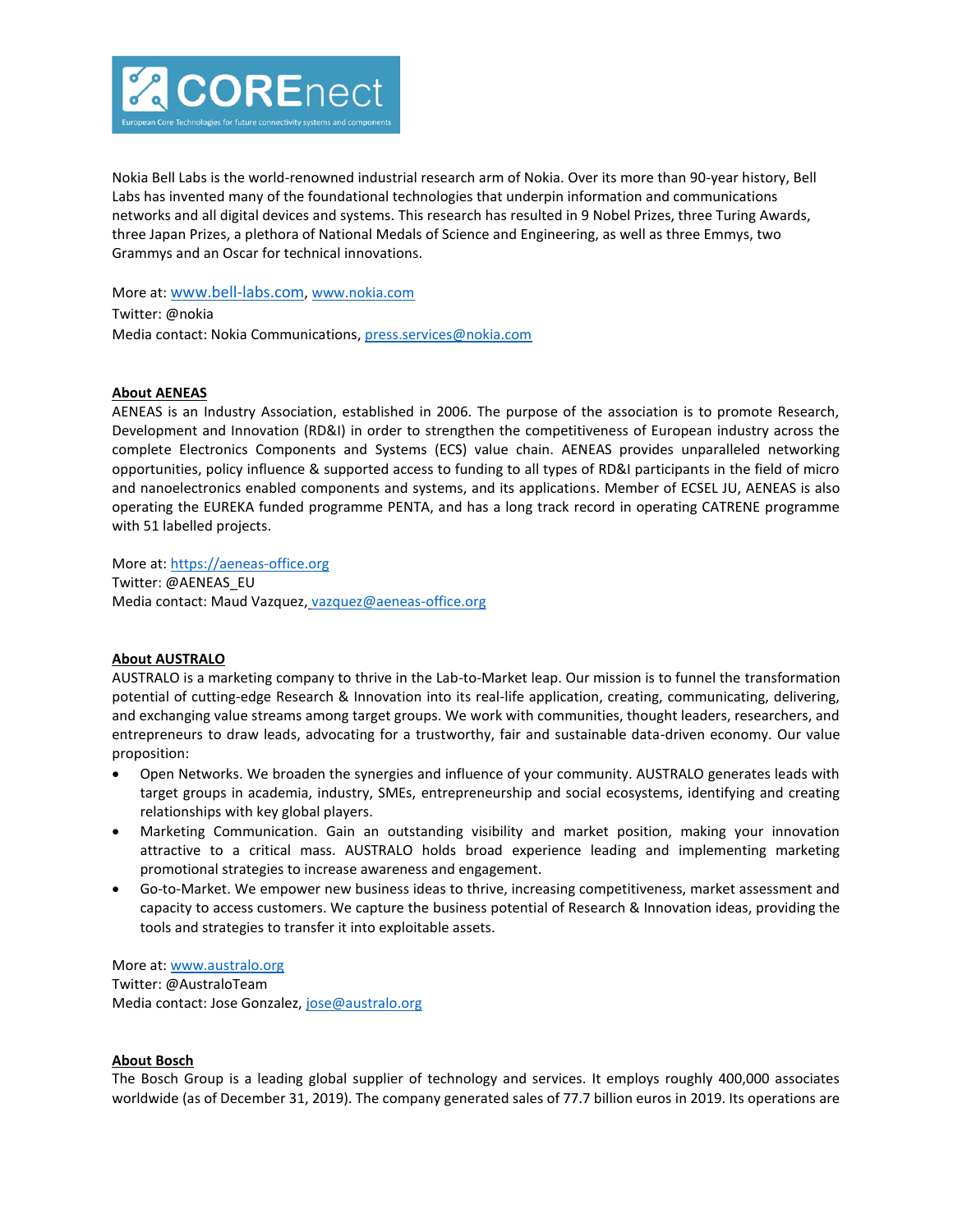

divided into four business sectors: Mobility Solutions, Industrial Technology, Consumer Goods, and Energy and Building Technology. As a leading IoT provider, Bosch offers innovative solutions for smart homes, Industry 4.0, and connected mobility. Bosch pursuing a vision of mobility that is sustainable, safe, and exciting. It uses its expertise in sensor technology, software, and services, as well as its own IoT cloud, to offer its customers connected, crossdomain solutions from a single source. The Bosch Group's strategic objective is to facilitate connected living with products and solutions that either contain artificial intelligence (AI) or have been developed or manufactured with its help. Bosch improves quality of life worldwide with products and services that are innovative and spark enthusiasm. In short, Bosch creates technology that is "Invented for life."

More at: [www.bosch.com,](https://www.bosch.com/) [www.iot.bosch.com,](https://www.bosch.com/internet-of-things/) [www.bosch-press.com](http://www.bosch-press.com/) Twitter: @BoschPresse Media contact: Annett Fischer, [Annett.Fischer@de.bosch.com](mailto:Annett.Fischer@de.bosch.com)

# **About CEA-Leti**

Leti, a technology research institute at CEA, is a global leader in miniaturization technologies enabling smart, energyefficient and secure solutions for industry. Founded in 1967, Leti pioneers micro-& nanotechnologies, tailoring differentiating applicative solutions for global companies, SMEs and startups. Leti tackles critical challenges in healthcare, energy and digital migration. From sensors to data processing and computing solutions, CEA-Leti's multidisciplinary teams deliver solid expertise, leveraging world-class pre-industrialization facilities. With a staff of more than 1,900, a portfolio of 2,700 patents, 10,000 sq meters of cleanroom space and a clear IP policy, the institute is based in Grenoble, France, and has offices in Silicon Valley and Tokyo. CEA-Leti has launched 65+ startups and is a member of the Carnot Institutes network.

More at[: www.leti-cea.com](http://www.leti-cea.com/) Twitter: @CEA\_Leti Media contact: Camille Giroud, [Camille.GIROUD@cea.fr](mailto:Camille.GIROUD@cea.fr)

#### **About Ericsson AB**

Ericsson is a global leader in delivering ICT solutions. In fact, 40% of the world's mobile traffic is carried over Ericsson networks. Ericsson has customers in over 180 countries and comprehensive industry solutions ranging from cloud services and mobile broadband to network design and optimization. Our services, software and infrastructure especially in mobility, broadband, and the cloud - are enabling the communications industry and other sectors to do better business, increase efficiency, improve user experience and capture new opportunities. Ericsson has one of the industry's strongest patent portfolios with a total count of over 42,000. R&D is at the heart of our business and approximately 24,000 employees are dedicated to our R&D activities.

# More at: [www.ericsson.com](http://www.ericsson.com/)

Twitter: @ericsson Media contact: Pia Sörensen , [pia.sorensen@ericsson.com](mailto:pia.sorensen@ericsson.com)

#### **About imec**

Imec is a world-leading research and innovation hub in nanoelectronics and digital technologies. The combination of our widely acclaimed leadership in microchip technology and profound software and ICT expertise is what makes us unique. By leveraging our world-class infrastructure and local and global ecosystem of partners across a multitude of industries, we create groundbreaking innovation in application domains such as healthcare, smart cities and mobility, logistics and manufacturing, energy and education.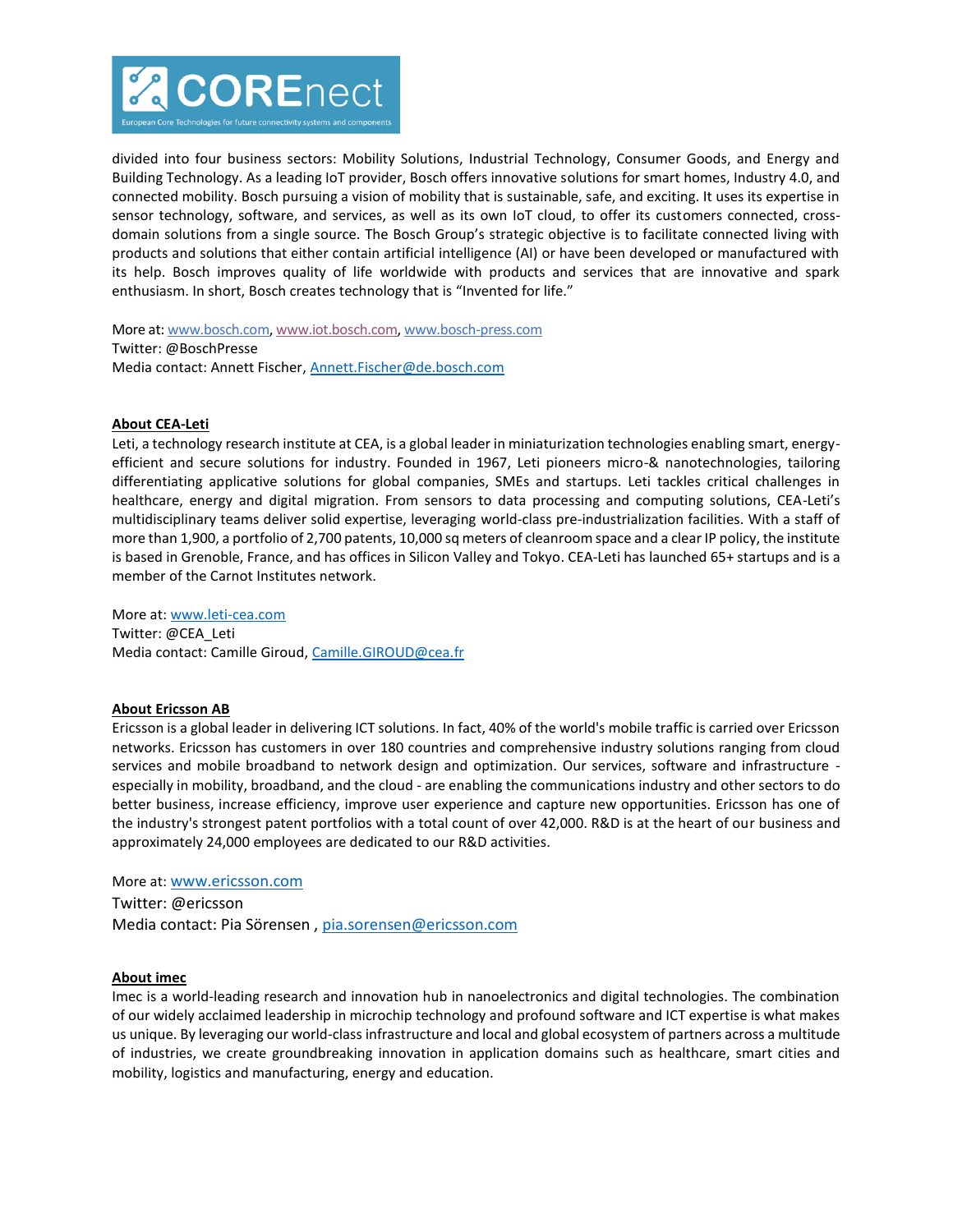

As a trusted partner for companies, start-ups and universities we bring together more than 4,000 brilliant minds from almost 100 nationalities. Imec is headquartered in Leuven, Belgium and has distributed R&D groups at a number of Flemish universities, in the Netherlands, Taiwan, USA, and offices in China, India and Japan. In 2019, imec's revenue (P&L) totaled 640 million euro.

*Imec is a registered trademark for the activities of IMEC International (a legal entity set up under Belgian law as a "stichting van openbaar nut"), imec Belgium (IMEC vzw supported by the Government of Flanders), imec the Netherlands (Stichting IMEC Nederland, part of Holst Centre and OnePlanet, supported by the Dutch Government), imec Taiwan (IMEC Taiwan Co.), imec China (IMEC Microelectronics (Shanghai) Co. Ltd.), imec India (Imec India Private Limited) and imec Florida (IMEC USA nanoelectronics design center).*

More at: [www.imec-int.com](http://www.imec-int.com/)

Twitter: @imec\_int Media contact: Jade Liu, Press Officer // [Jade.Liu@imec.be](mailto:Jade.Liu@imec.be)

# **About Infineon Technologies AG**

Infineon is a world leader in semiconductors. Combining entrepreneurial success with responsible action, at Infineon we make the world easier, safer, and greener. Barely visible, semiconductors have become an indispensable part of our daily lives. Thus, our semiconductors enable smart mobility, efficient energy management, and the secure capture and transfer of data. In the 2019 fiscal year (ending 30 September), the Company reported sales of €8.0 billion with about 41,400 employees worldwide. Infineon is listed on the Frankfurt Stock Exchange (ticker symbol: IFX) and in the USA on the over-the-counter market OTCQX International Premier (ticker symbol: IFNNY). With worldwide operation at 37 R&D and 17 manufacturing locations, Infineon is playing a key role in shaping a better future – with microelectronics that link the real and the digital world.

Infineon designs, develops, manufactures, and markets a broad range of semiconductors and system solutions. The focus of its activities is on automotive electronics, industrial electronics, communication and information technologies, and hardware-based security. The product range comprises standard components, customer-specific solutions for devices and systems, as well as specific components for digital, analog, and mixed-signal applications. Over 60 percent of Infineon's revenue is generated by power semiconductors, almost 20 percent by embedded control products (microcontrollers for automotive, industrial as well as security applications), and the remainder by radio-frequency components and sensors.

More at[: www.infineon.com,](http://www.infineon.com/) [www.infineon.com/press](http://www.infineon.com/press) Twitter: @Infineon Media contact: Diana Kaaserer[, diana.kaaserer@infineon.com](mailto:diana.kaaserer@infineon.com)

# **About NXP Semiconductors Netherlands BV**

NXP Semiconductors N.V. (NASDAQ: NXPI) enables secure connections for a smarter world, advancing solutions that make lives easier, better, and safer. As the world leader in secure connectivity solutions for embedded applications, NXP is driving innovation in the automotive, industrial & IoT, mobile, and communication infrastructure markets. Built on more than 60 years of combined experience and expertise, the company has approximately 29,000 employees in more than 30 countries and posted revenue of \$8.88 billion in 2019.

More at: [www.nxp.com](http://www.nxp.com/) Twitter: @NXP Media contact: Jason Deal, [jason.deal@nxp.com](mailto:jason.deal@nxp.com)